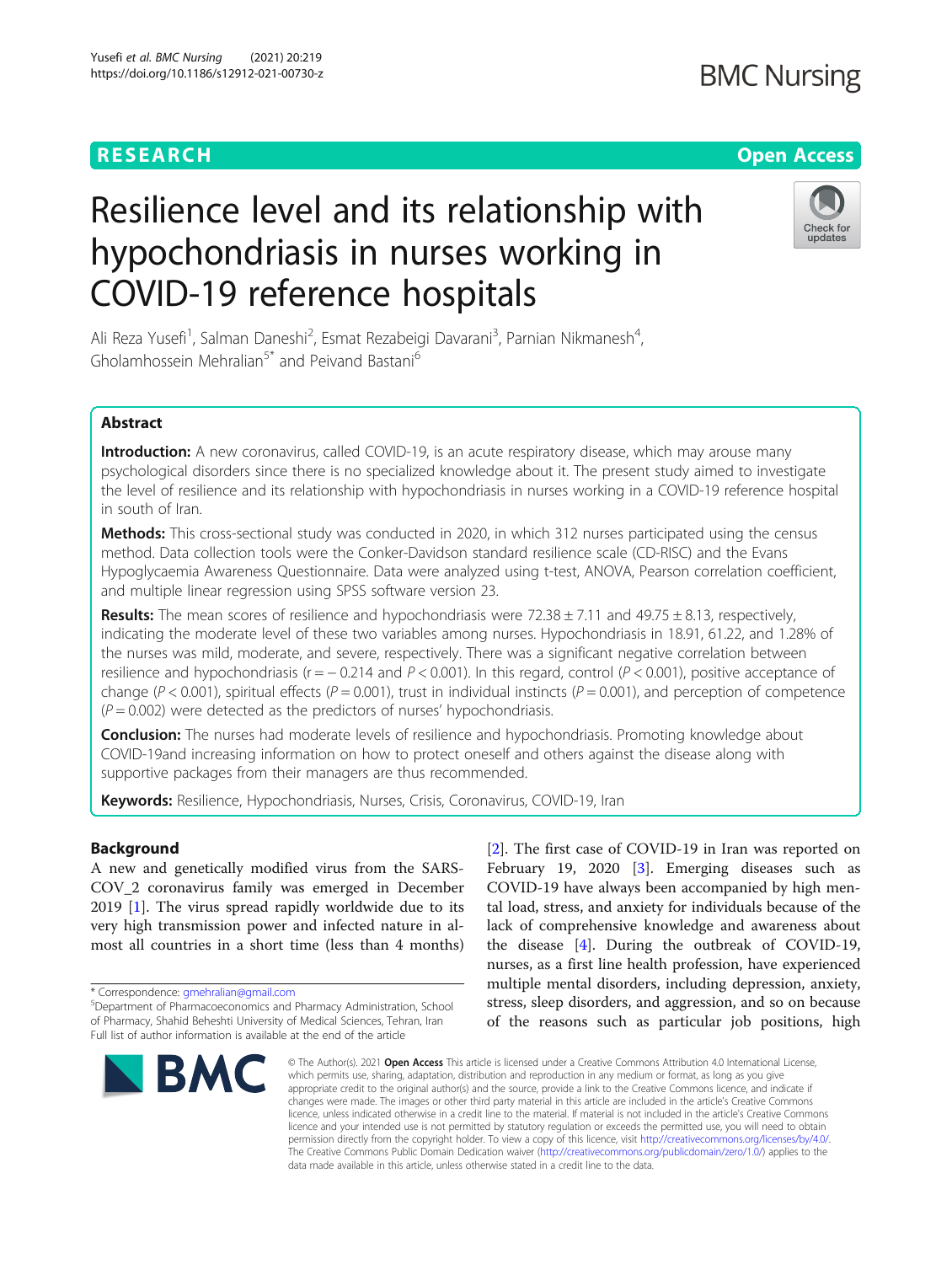workload, unknown nature of the disease, frequent changes in protocols and operational roles, unprecedented changes in personal plans, rapid policy and information changes, role change, extreme fatigue, exposure to critically ill patients, and high mortality of patients, keeping off from their immediate relatives due to fear of infection, insufficient psychological, social, and organizational support, and lack of personal protective equipment, [[5](#page-7-0)–[9\]](#page-7-0).

Under these critical and stressful conditions, one of the main determinants in maintaining individuals' mental and physical health is their resilience and flexibility. Resilience is defined as individuals' positive adjustment in response to adverse and difficult situations or their positive adaptation to bitter and unpleasant experiences [[10\]](#page-7-0). The resilient individual faces tensions, challenges, and crises and also actively engages in his personal and work environment [[11\]](#page-7-0). Resilience capacity is considered as a predictive factor to prevent and reduce professional stress [\[12](#page-7-0)], and the resilient is an active participant and the constructor of his external environment [\[13](#page-7-0)]. Such a person has an acceptable ability to overcome danger and hardship [[14\]](#page-7-0) and is resistant to increased mental disorders at the time of danger and hardship [[15\]](#page-7-0). Numerous studies on health workers during the COVID-19 pandemic have documented a significant negative relationship between resilience and job stress, depression, and burnout [[16](#page-7-0)–[18](#page-7-0)].

Resilience is an essential potential for success in nursing activities [[19\]](#page-7-0) and corrects or modifies the adverse effects of unfavorable working conditions, enhances mental health, and improves the quality of nursing services [\[20](#page-7-0)]. Resilient nurses have a stress-resistant personality and feel that they can find a suitable way to solve their problems in stressful and traumatic conditions in the hospital environment [\[21](#page-7-0)]. On the other hand, hypochondriasis disorder is one of the mental disorders which may affect health workers during the COVID-19 outbreak. Hypochondriasis is one of the quasi-physical disorders in which, despite his physical health, a person believes in the existence of disease for at least 6 months [[4\]](#page-7-0). Such individuals may constantly think of the existence of a new disease. Accordingly, this is often associated with anxiety and depression [[10](#page-7-0)]. In the fifth edition of the Diagnostic and Statistical Manual of Mental Disorders (DSM-5), hypochondriasis is reported to be about 2.7%, which is the same in men and women [\[22](#page-7-0)], and the highest prevalence is reported in individuals aged  $20-30$  years  $[23]$  $[23]$ . In a study by Loper  $(2001)$ , the prevalence of hypochondriasis in the general Canadian population was estimated to be  $1-2\%$  [\[24\]](#page-7-0). In another study, Barsky et al. (1990) estimated the prevalence of hypochondriasis in 136 patients to be between 3.6–4.2% [[25\]](#page-7-0). Studies have revealed that the prevalence of hypochondriasis is higher in health care personnel than in the general population [\[23,](#page-7-0) [26,](#page-7-0) [27\]](#page-7-0).

Among the healthcare staff, nurses who feel a lot of pressure and stress in their work environment and have not been trained to acquire appropriate strategies to deal with such pressures use negative psychological strategies such as hypochondriasis in the face of environmental stress, which may affect their job and social functioning [[23\]](#page-7-0). According to these studies, there is a significant relationship between hypochondriasis with anxiety and depression in nurses [[23](#page-7-0), [26\]](#page-7-0). In Iran, after confirming the detection of the first case of COVID-19, about 210 41 referral hospitals and training centers have been provided to track and follow up on suspected and positive cases of the disease  $[28]$ . Given that individuals' and flexibility as well as the feeling of illness (hypochondriasis) in crises such as the COVID-19 pandemic, this study aims to assess the level of resilience and its relationship with hypochondriasis in nurses working in a COVID-19 reference hospital in south of Iran. Findings of this study would provide evidence for policy makers in nursing area as to how deal with unexpected situations and make nurses ready to tackle hypochondriasis and stay resilient in their work environment. In other words, this research help healthcare mangers set some priorities to improve the mental health of nurses as well as their resilience in COVID 19 outbreak.

## **Methods**

This study was a descriptive-analytical cross-sectional study conducted in 2020. The study population consisted of nurses working in Hazrat Ali Asghar (AS) Hospital as the reference hospital of COVID-19 in Fars province, Iran. Figure [1](#page-2-0) presents the geographical location of the study.

In this study, the census method was used, and all nurses  $(n = 312)$  were participated in the study. Upon the nurses willingness to participate in the study and if they were working in clinical wards of the hospital were among the inclusion criteria to enter the study. Working in administrative sectors of the hospital was the main exclusion criteria. The data collection tool was a threesection questionnaire. The first section addressed the nurses' demographic characteristics (age, gender, work experience type of employment, marital status, and level of education, number of shifts per month, and number of patients monitored per shift). The second section was the Conker-Davidson standard resilience scale (CD-RISC). This scale encompasses 5 subscales and 25 items: perception of competence (8 items), trust in individual instincts (7 items), and positive acceptance of change and secure relationships (5 items), control (3 items), and spiritual effects (2 items). It is scored based on a Likertscale ranging from one (completely incorrect) and five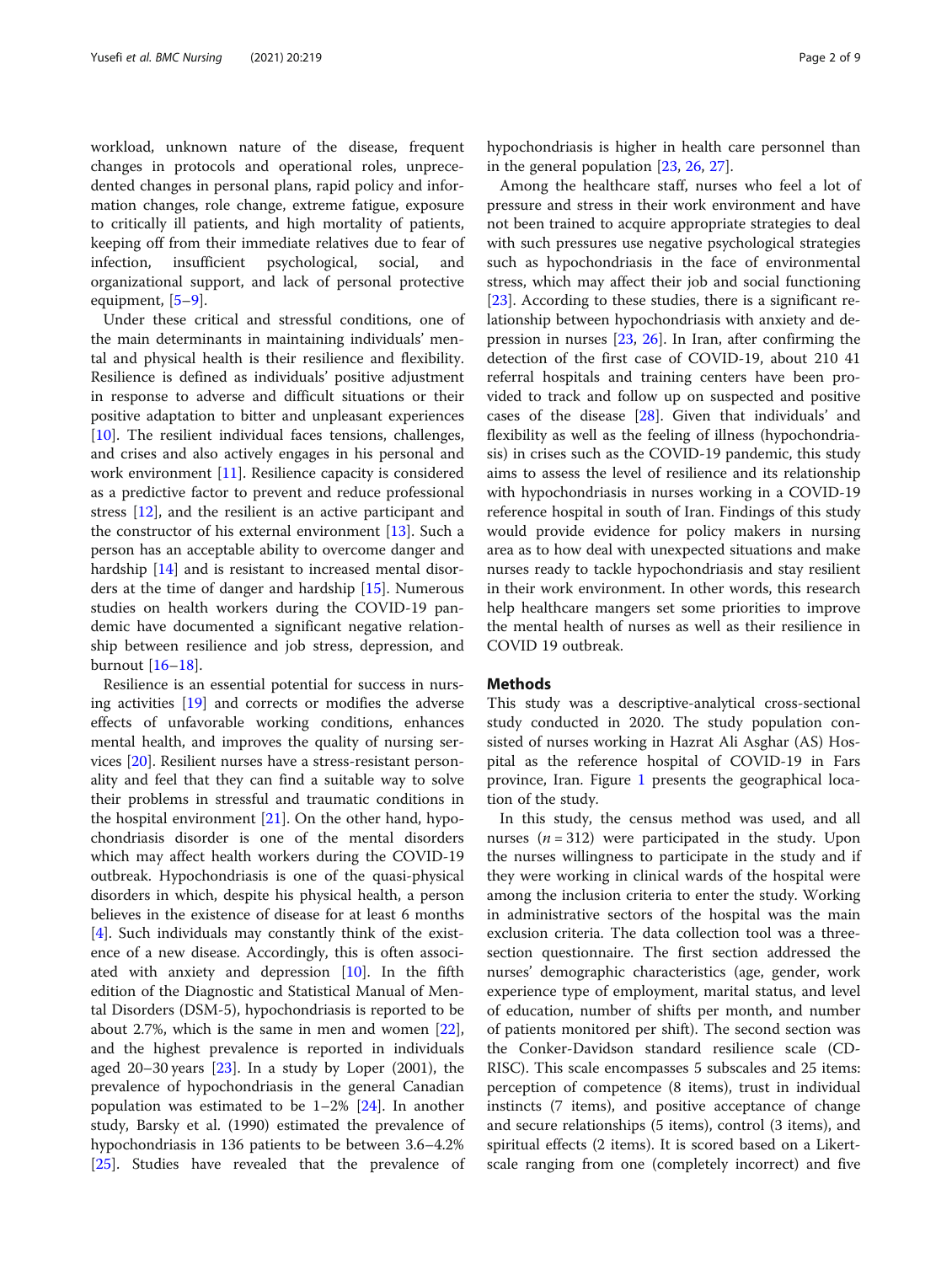<span id="page-2-0"></span>

(completely correct). To determine the nurses' resilience level, the levels were classified as very favorable (106– 125), favorable (86–105), moderate (66–85), unfavorable (46–65), and very unfavorable (25-45). Keyhani et al. examined the psychometric properties of this scale and confirmed its reliability (with Cronbach's alpha coefficient of 0.66) and validity [[29\]](#page-7-0).

The third section was the Evans Hypoglycaemia Awareness Questionnaire (Evans, 1980). This questionnaire has 36 items and measures hypochondriasis based on a Likert scale, according to which individuals were classified in healthy groups (score <16), borderline hypochondriasis (score 16–30), mild hypochondriasis (score 31–45), moderate hypochondriasis (score 46–60) and severe hypochondriasis (score > 60). The validity of the questionnaire was confirmed by the content validity method, and its reliability was confirmed by Cronbach's alpha coefficient in previous studies [[23\]](#page-7-0). The nurses voluntarily participated in the study and filled out the questionnaires. For research ethics, all questionnaires were anonymous, and all participants have been guided if needed. After obtaining the necessary permits from the Shiraz University of Medical Sciences (SUMS) and explaining the objectives of the project to the participants, the confidentiality principle was emphasized, and their satisfaction was obtained. Then the questionnaires were distributed electronically among the nurses. After completion, the data were imported into SPSS software version 23 and analyzed using descriptive and inferential statistical methods, including T-test, ANOVA, Pearson correlation coefficient, and multiple linear regression at the significant level of 0.05.

## Results

The nurses' mean age was  $31.32 \pm 7.18$  years, and most of the participants (53.20%) were aged below 30 years

old. Their average work experience was  $6.24.38 \pm 6.38$ years, they were mostly in the group with work experience  $<$  10 years (71.47%). In this study, 65.06% were women. Most of the respondents had a bachelor's degree (88.46%) and contractual employees (58.34%) with 10– 20 shifts per month (45.84%). For most of the nurses, more than three patients were monitored in each shift (83.98%) (Table [1\)](#page-3-0).

The nurses' mean scores of resilience and hypochondriasis were  $72.38 \pm 7.11$  and  $49.75 \pm 8.13$ , respectively, indicating moderate levels of these two variables among the nurses. Further, hypochondriasis was mild, moderate, and severe in 18.91, 61.22, and 1.28% of the nurses (Table [2\)](#page-3-0).

According to the other results, the resilience level was estimated to be moderate for 50.57% of the nurses. Moreover, among the resilience dimensions, from the perspective of 20.84% of the nurses, the dimension of "trust in individual instincts" was at an unfavorable level (Fig. [2](#page-4-0)).

The Kolmogorov-Smirnov test indicated that the data are normally distributed. The results showed a significant negative correlation between resilience and its dimensions with hypochondriasis in the concerned nurses  $(r = -0.214$  and  $P < 0.001$ ). Among the resilience dimensions, "control" had the highest correlation with hypochondriasis (r =  $-0.221$  and  $P < 0.001$ ) (Table [3](#page-4-0)).

The results of multiple linear regression analysis were used to determine the effect of different resilience dimensions and demographic characteristics (with a significant relationship) on the hypochondriasis in the studied nurses and showed that the significant variables in the model, which were determined using the Enter method, were "control", "positive acceptance of change", "spiritual effects", and "trust in individual instincts", "perception of competence", "number of patients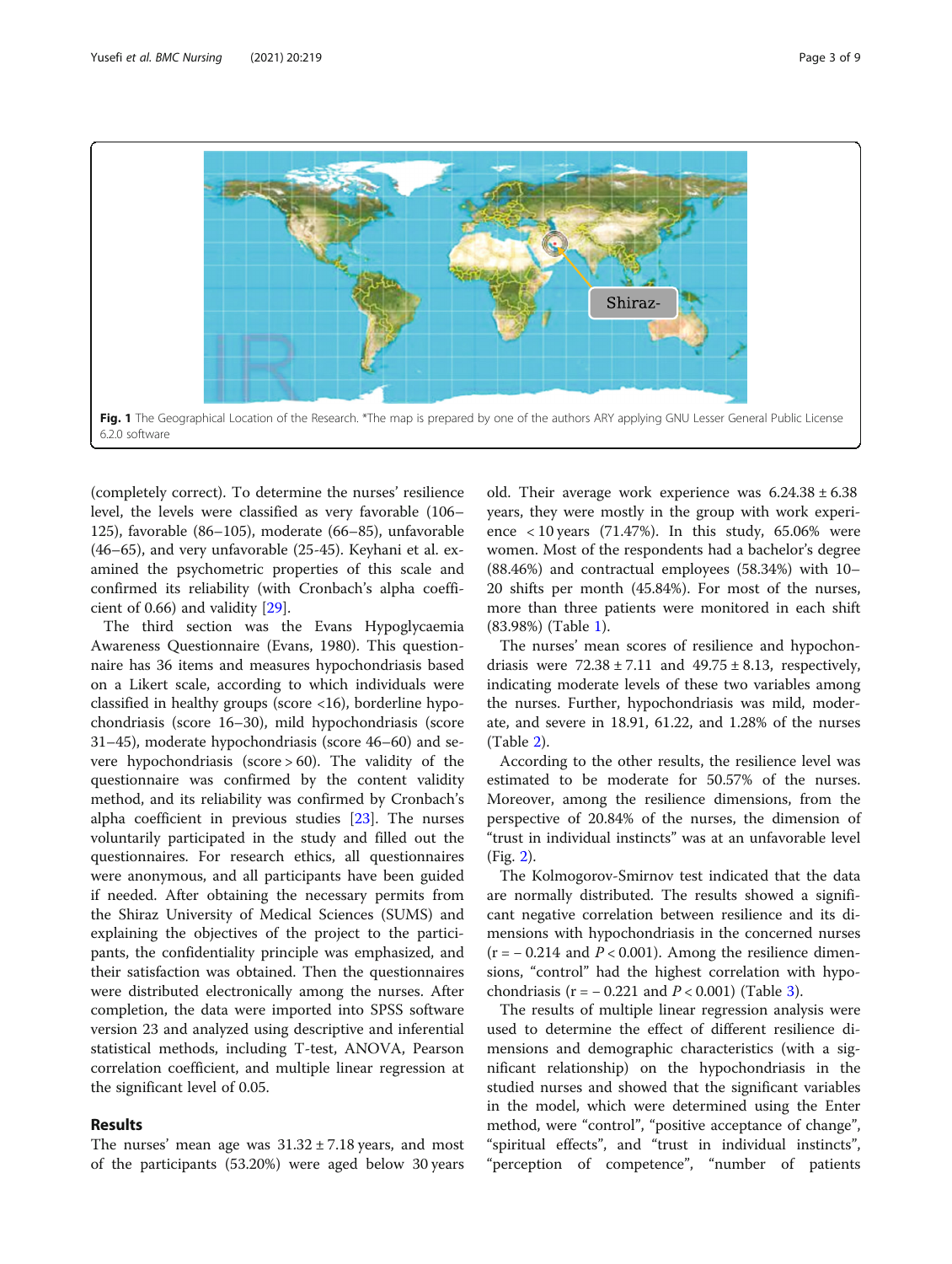| <b>Variables</b>                                | Category               | Frequency<br>(Percent) |
|-------------------------------------------------|------------------------|------------------------|
| Age (year)                                      | $<$ 30                 | 166 (53.20)            |
|                                                 | $30 - 40$              | 127 (40.71)            |
|                                                 | >40                    | 19 (6.09)              |
| Work experience (year)                          | < 10                   | 223 (71.47)            |
|                                                 | $10 - 20$              | 76 (24.36)             |
|                                                 | > 20                   | 13(4.17)               |
| Gender                                          | Man                    | 109 (34.94)            |
|                                                 | Woman                  | 203 (65.06)            |
| <b>Marital status</b>                           | Single                 | 69 (22.12)             |
|                                                 | Married                | 243 (77.88)            |
| Level of education                              | Bachelor               | 276 (88.46)            |
|                                                 | Masters                | 36 (11.54)             |
| Type of employment                              | Official               | 82 (26.28)             |
|                                                 | Temporary-to permanent | 7(2.24)                |
|                                                 | Under -a-contract      | 19 (6.09)              |
|                                                 | Contractual            | 182 (58.34)            |
|                                                 | Corporative            | 22(7.05)               |
| Number of shifts per month                      | < 10                   | 28 (8.97)              |
|                                                 | $10 - 20$              | 143 (45.84)            |
|                                                 | > 20                   | 141 (45.19)            |
| Number of patients monitored in each work shift | 2 patient              | 7(2.24)                |
|                                                 | 3 patient              | 43 (13.78)             |
|                                                 | > 3 patient            | 262 (83.98)            |
| <b>Total</b>                                    |                        | 312 (100)              |

<span id="page-3-0"></span>**Table 1** Characteristics of Nurses Participating in the Study ( $n=312$ )

Table 2 Mean and Standard Deviation of Resilience and Hypochondriasis of studied Nurses

| <b>Variables</b> | <b>Dimensions</b>                    | Score range      | Mean $\pm$ Std <sup>a</sup> |  |
|------------------|--------------------------------------|------------------|-----------------------------|--|
| Resilience       | Perception of Competence             | $8 - 40$         | $22.16 \pm 2.14$            |  |
|                  | Trust in Individual Instincts        | $7 - 35$         | $19.87 \pm 2.08$            |  |
|                  | Positive Acceptance of Change        | $5 - 25$         | $15.21 \pm 1.8$             |  |
|                  | Control                              | $3 - 15$         | $9.01 \pm 1.62$             |  |
|                  | Spiritual Effects                    | $2 - 10$         | $6.13 \pm 1.36$             |  |
|                  | <b>Total Resilience</b>              | $25 - 125$       | $72.38 \pm 7.11$            |  |
| Hypochondriasis  | <b>Domain</b>                        | Frequency        | Percent                     |  |
|                  | Healthy                              | 28               | 8.97                        |  |
|                  | Borderline                           | 30               | 9.62                        |  |
|                  | Mild                                 | 59               | 18.91                       |  |
|                  | Moderate                             | 191              | 61.22                       |  |
|                  | Severe                               | $\overline{4}$   | 1.28                        |  |
|                  | Total Mean $\pm$ Std Hypochondriasis | $49.75 \pm 8.13$ |                             |  |

<sup>a</sup>Std Standard Deviation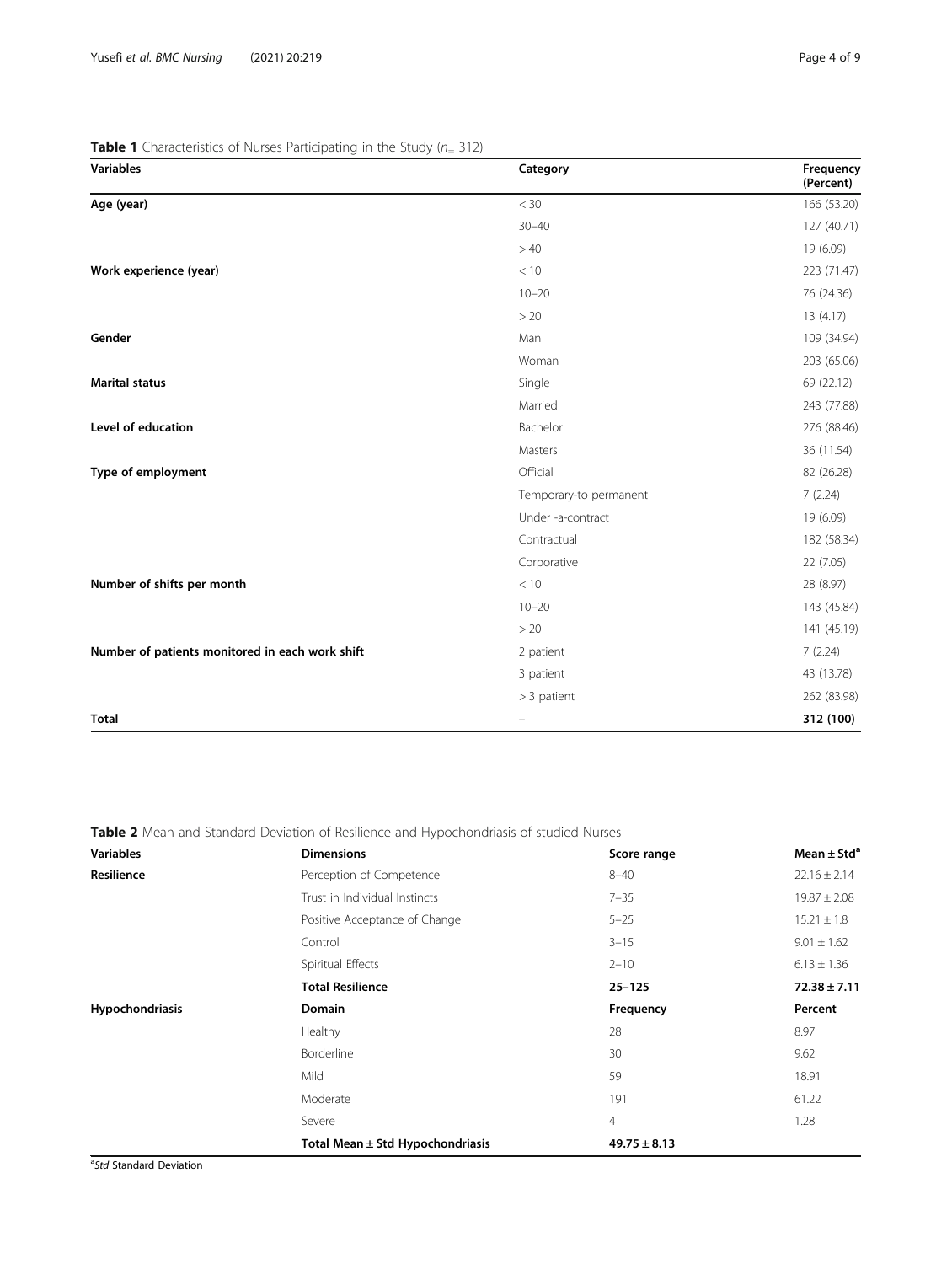<span id="page-4-0"></span>

monitored in each work shift", "number of shifts per month", "level of education", and "gender", respectively. This test also showed that the coefficient of determination for the processed model (R-Adjusted) was 0.53, indicating that 53% of the variation in the hypochondriasis score can be explained by the model variables. According to the multiple linear regression analysis of the linear equation, the nurses' hypochondriasis scores were calculated as follows:

 $Y_ = 0.611 - 0.366 \times 1 - 0.347 \times 2 - 0.278 \times 3 - 0.241$  $\times$  4 - 0.211  $\times$  5+0.189  $\times$ 6+0.174  $\times$  7+0.131  $\times$ 8+  $+0.119 \times_9$ 

Where, Y is hypochondriasis score and  $x_{1-9}$  are variables affecting hypochondriasis in nurses  $(Table 4).$  $(Table 4).$  $(Table 4).$ 

According to the results, there was a statistically significant relationship between the mean score of resilience with age ( $p = 0.006$ ), work experience ( $p =$ 0.02), number of shifts per month  $(p = 0.04)$ , and number of patients under observation ( $p = 0.002$ ) and the mean score of hypochondriasis with gender ( $p =$ 0.04), level of education ( $p = 0.03$ ), number of shifts per month ( $p = 0.002$ ), and patient under observation  $(p = 0.001)$ . In addition, according to post-hoc test, nurses with more than 20 work shifts per month and responsibility to care three patients in each work shift had less resilience and higher hypochondriasis compared to others (Table [5\)](#page-5-0).

## **Discussion**

The present study was to determine the level of resilience and its relationship with hypochondriasis among the nurses working in a COVID-19 reference hospital in south of Iran. According to the findings, the nurses' resilience level was moderate. Consistent with this finding, the findings of some other studies conducted during the COVID-19 pandemic indicated moderate levels of resilience among nurses [\[17](#page-7-0), [30](#page-7-0), [31\]](#page-7-0). Moreover, results of Roberts' et al. (2021) during the COVID-19 pandemic in the UK showed that the nurses' resilience score of 65% was moderate [\[32](#page-7-0)]. In another study by Luceño-Moreno et al. (2020) in Spain during the COVID-19 pandemic, moderate levels of resilience were reported among health personnel [\[9](#page-7-0)]. Resilience is a complex and dynamic process, which is not only affected by profession but also by various factors such as personal characteristics and environmental and social factors [[32,](#page-7-0) [33\]](#page-7-0).

Regarding the findings of the present study, the nurses' level of hypochondriasis was also moderate, and 81.41% of the nurses experiences some degrees of hypochondriasis from mild to severe. According to Khani et al. (2016), 45.4% of nurses reported some degrees of hypochondriasis [\[23](#page-7-0)]. Furthermore, in Akhavan's et al. (2019) study, the prevalence of hypochondriasis among the nurses working in the operating room was 18.19%, and unlike the present study, hypochondriasis was mostly at a normal or borderline level [[27\]](#page-7-0). One of the reasons for the high level of hypochondriasis in nurses in the present study, compared to the previous two studies, can be the mental health disorders caused by the COVID-19

Table 3 Correlation between Resilience and Hypochondriasis of Nurses Participating in the Study

|                             | <b>Dimensions of Resilience</b> |                                         |                                         |                       |                             | <b>Total</b> |
|-----------------------------|---------------------------------|-----------------------------------------|-----------------------------------------|-----------------------|-----------------------------|--------------|
|                             | Perception of<br>Competence     | Trust in Individual<br><b>Instincts</b> | <b>Positive Acceptance of</b><br>Change | Control               | Spiritual<br><b>Effects</b> | Resilience   |
| <b>Total</b>                | $-0.198(0.001)$                 |                                         | $-0.216 \le 0.001$                      |                       | $-0.212(0.001)$             | $-0.214$ (<  |
| Hypochondriasis<br>$r(p)^a$ |                                 | $-0.209(0.001)$                         |                                         | $-0.221$ (<<br>0.001) |                             | 0.001        |

<sup>a</sup>r Pearson Correlation Coefficient, P P-Value (Correlation is significant at the 0.05 level)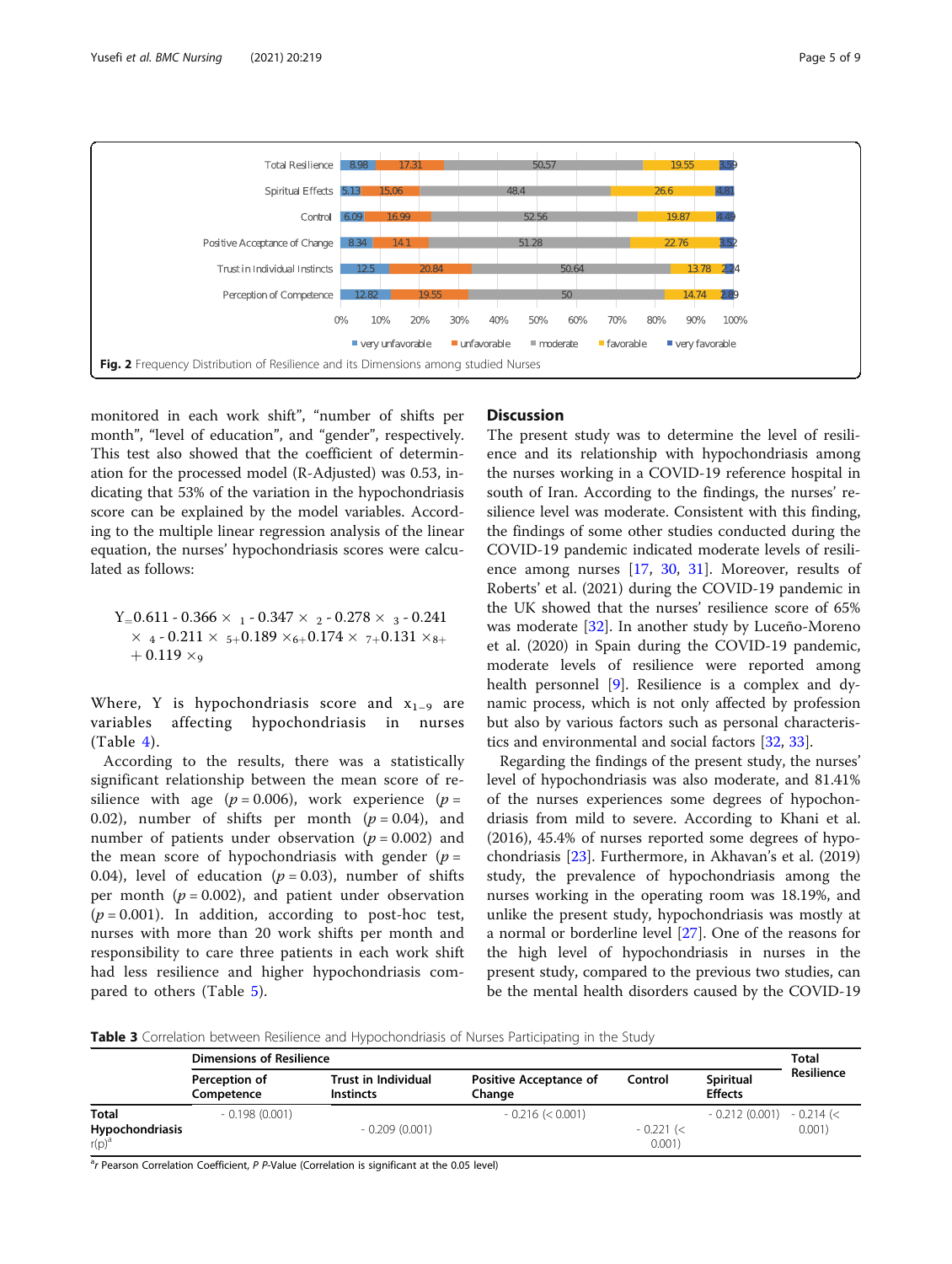| Variable       | Variable                                           |          | <b>Unstandardized coefficients</b> | Standardized        | P-value* |
|----------------|----------------------------------------------------|----------|------------------------------------|---------------------|----------|
| definition     |                                                    | $B^*$    | Std. Error*                        | $coefficient \beta$ |          |
|                | (Constant)                                         | 0.611    | 1.46                               |                     | 0.003    |
| $x_1$          | Control                                            | $-0.366$ | 0.058                              | $-0.342$            | < 0.001  |
| $x_2$          | Positive Acceptance of Change                      | $-0.347$ | 0.067                              | $-0.321$            | < 0.001  |
| $x_3$          | Spiritual Effects                                  | $-0.278$ | 0.072                              | $-0.267$            | 0.001    |
| $X_4$          | Trust in Individual Instincts                      | $-0.241$ | 0.076                              | $-0.219$            | 0.001    |
| $X_5$          | Perception of competence                           | $-0.211$ | 0.091                              | $-0.198$            | 0.002    |
| $X_6$          | Number of patients monitored in<br>each work shift | 0.189    | 0.083                              | 0.175               | 0.002    |
| $x_7$          | Number of shifts per month                         | 0.174    | 0.088                              | 0.163               | 0.004    |
| $x_8$          | Level of education                                 | 0.131    | 0.091                              | 0.154               | 0.021    |
| X <sub>9</sub> | Gender                                             | 0.119    | 0.11                               | 0.101               | 0.032    |

<span id="page-5-0"></span>Table 4 Factors Affecting Hypochondriasis using Multiple Linear Regression Model

\* P-value Correlation is significant at the 0.05 level, B Unstandardized coefficients, Std. Error Standard Error

pandemic. A study by Kim et al. (2021) revealed that nurses in the COVID-19 wards suffered more from mental health disorders than the other hospital staff [[34](#page-7-0)].

Many problems and challenges experienced by nurses during the COVID-19 pandemic seem to have increased the level of hypochondriasis. In a study conducted during the COVID-19 pandemic on samples other than health personnel, the mean score of hypochondriasis was 33.37 [[35](#page-7-0)], which was lower than the score obtained by the nurses in the present study and higher than those reported in some studies before the COVID-19 outbreak. This could represent the specific conditions posed by the crisis and the impact of the COVID-19 pandemic on all members of society. The prevalence of COVID-19 is such that it has caused psychological consequences such as autoimmune disorder as one of the psychological consequences of epidemic diseases [\[36\]](#page-8-0). This disorder can lead to high levels of distress, sadness, depression, and anxiety, as well as decreased levels of useful activities [[37](#page-8-0)].

The findings of the present study showed a significant negative correlation between resilience and its dimensions with hypochondriasis among the studied nurses, suggesting that along with increasing resilience, the nurses' hypochondriasis decreased.

According to the findings of a study during the COVID-19 pandemic, hypochondriasis significantly increased job stress level [\[38](#page-8-0)]. The findings of studies by

Mousavi et al. (2019) and Yazdanirad et al. (2021) revealed a significant negative relationship between hypochondriasis and resilience during the COVID-19 pandemic [\[35,](#page-7-0) [38](#page-8-0)]. Studies during the COVID-19 pandemic have suggested a relationship between other mental disorders and resilience among nurses and other health care workers [\[17,](#page-7-0) [32\]](#page-7-0).

According to the findings of the present study, the resilience dimensions (control, acceptance of change, spiritual influence, trust in instincts, and individual competence) were identified as predictors of nurses' hypochondriasis. In Kim's et al. (2021) study during the COVID-19 pandemic, resilience and spirituality were two strong predictors of mental health problems in nurses, and nurses with high levels of resilience and spirituality were two to six times less likely to suffer from mental disorders [\[34](#page-7-0)]. Furthermore, Zhang et al. (2020) reported that those with higher levels of spiritual strength were less likely to experience mental problems during the COVID-19 pandemic [\[39\]](#page-8-0).

The findings of the present study indicated a significant positive correlation between the mean score of resilience with age and work experience. Accordingly, with increasing age and work experience among nurses, resilience increased. This finding was in line with those reported by Afshari et al. (2021), Kim et al. (2021), Sul et al. (2015), Ang et al. (2018), Lee. Et al. (2015), Ansari

Table 5 Relationship between Variables of Resilience and Hypochondriasis with Demographic Characteristics of Nurses

| <b>Variables</b>                   | Demographic Variables                               |                           |                                                  |  |                                                      |                           | Number                                             | Number         |
|------------------------------------|-----------------------------------------------------|---------------------------|--------------------------------------------------|--|------------------------------------------------------|---------------------------|----------------------------------------------------|----------------|
|                                    | Age                                                 | Work experience Gender    |                                                  |  | Marital status Type of employment Level of education |                           | of shifts                                          | of<br>patients |
| <b>Resilience</b>                  | $r = *0.301$ $r = 0.211$<br>$P = *0.006$ $P = 0.02$ |                           | $t = 1.861$ $t = 1.632$<br>$P = 0.11$ $P = 0.09$ |  | $F = * 1229$<br>$P = 0.26$                           | $t = 1.367$<br>$P = 0.16$ | $F = 2.118$ $F = 3.081$<br>$P = 0.04$              | $P = 0.002$    |
| <b>Hypochondriasis</b> $r = 0.138$ | $P = 0.10$                                          | $r = 0.144$<br>$P = 0.09$ | $t = 1.522$ $t = 1.611$<br>$P = 0.04$ $P = 0.07$ |  | $F = 1.563$<br>$P = 0.13$                            | $t = 2.342$<br>$P = 0.03$ | $F = 3.112$ $F = 3.271$<br>$P = 0.002$ $P = 0.001$ |                |

\* r Pearson Correlation Coefficient, P P-Value, t T-Test, F Test ANOVA, (Correlation is significant at the 0.05 level)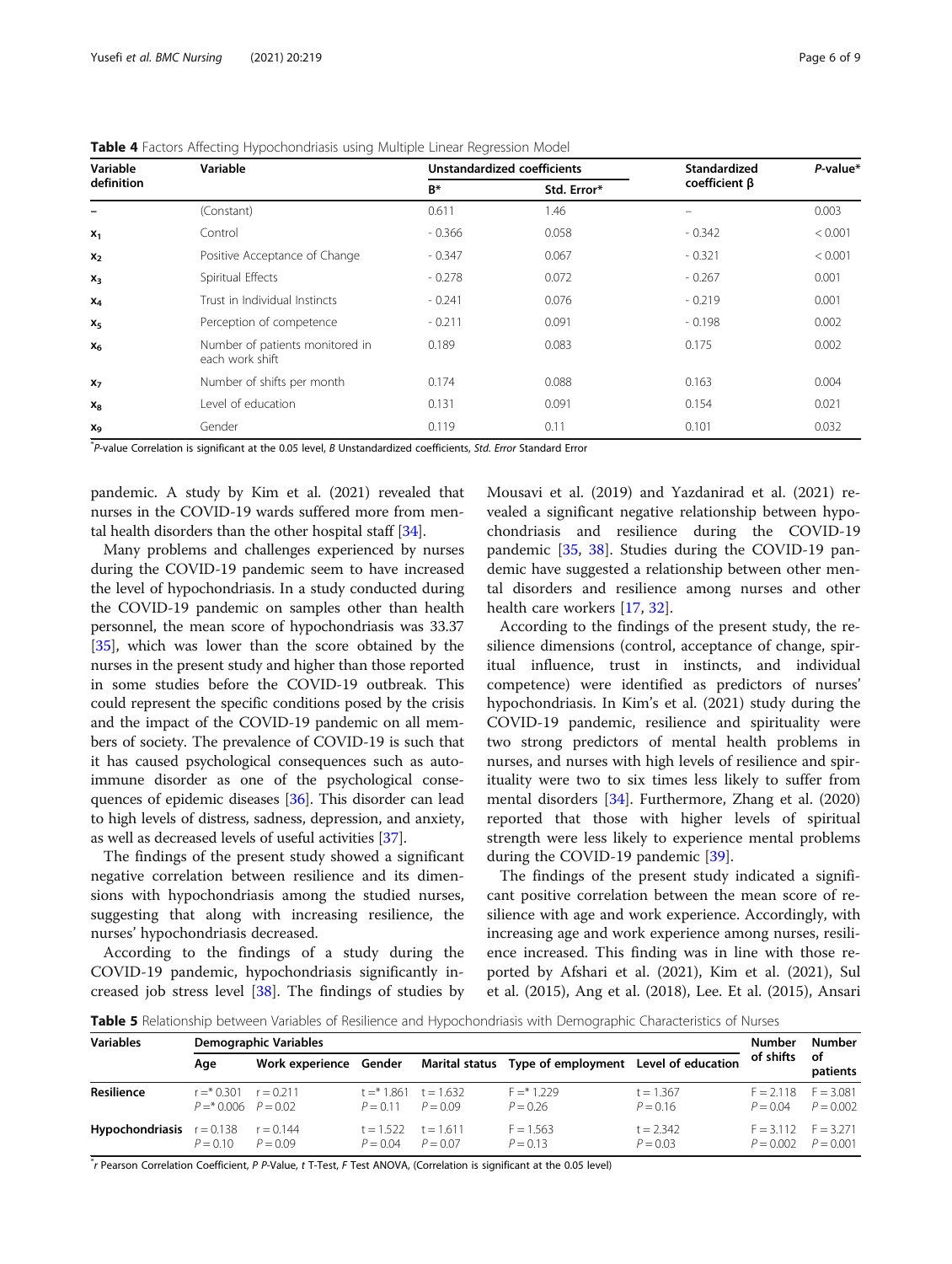Shahidi et al. (2018) and Geraminejad et al. (2018) [[31](#page-7-0), [34,](#page-7-0) [40](#page-8-0)–[44](#page-8-0)]. Thus, older nurses with more work experience seem to have a higher ability to cope successfully with these critical situations because of their more practical experience in difficult situations similar to the COVID-19 pandemic.

In this study, a statistically significant relationship was observed between the mean score of resilience and hypochondriasis with the number of shifts per month and the number of patients under observation. Nurses with more than 20 shifts per month and more than three patients under their direct care in each shift experienced lower levels of resilience and higher levels of hypochondriasis. Khani's et al. (2016) results showed a statistically significant relationship between the number of nurses' shifts per month and depression and also between depression and hypochondriasis [[23\]](#page-7-0). Some other studies have suggested that nurses' relaxation and mental health decrease with increasing work-related fatigue [[45](#page-8-0)–[47](#page-8-0)]. Covering a large number of shifts makes nurses be away from their families and bear the further workload. Under such a condition, nurses are more prone to mental and emotional disorders, and, consequently, psychological problems will play a role as the cause of hypochondriasis. Furthermore, with an increase in the number of patients under care in each shift and regarding the higher workload and higher levels of physical and mental stress posed on nurses, this issue can arouse cognitive disorders such as hypochondriasis in this group.

The findings also revealed a significant difference in the mean scores of hypochondriasis between men and women, indicating that hypochondriasis was higher in women. The finding was in line with those reported by Talaei et al. (2009) and Kim et al. (2021) [[34,](#page-7-0) [48\]](#page-8-0). The female nurses' responsibilities of raising children and managing the household, along with the job responsibilities of female nurses, which have accompanied the COVID-19 pandemic as an occupational stressor, exposes this group to a greater risk of mental health disorders such as hypochondriasis.

Finally, a statistically significant relationship was observed between the mean score of hypochondriasis and level of education, suggesting that hypochondriasis was higher in nurses with a bachelor's degree than in nurses with a master's degree. In Arasteh's et al. (2008) study, the prevalence of mental disorders decreased with increasing level of education, so that the highest rate of mental health disorders was noticed in nurses, while the lowest rate was observed in physicians [[49\]](#page-8-0). Moreover, Talaei et al. (2009) and Abolhassani et al. (2014) claimed that hypochondriasis was higher in the group with lower levels of education [\[48](#page-8-0), [50\]](#page-8-0). Therefore, a higher level of education as an effective factor in improving nurses' job positions can be effective in promoting their mental

health. At the same time, those with higher degrees may fulfill higher ranks the same as managerial positions of the wars and as a result less direct encountering with the patients and treatment procedures. Further, higher income levels in nurses with higher levels of education may make them feel more secure and reduce their stress.

### Conclusion

The nurses had moderate levels of resilience and hypochondriasis. In the outbreak of coronavirus, which may affect nurses' levels of resilience and hypochondriasis, promoting knowledge about COVID-19 and increasing information on how to protect oneself and others against the disease along with supportive packages from their managers are recommended to be on the policymakers' agenda and senior university administrators. The main limitation of the present study was its crosssectional nature, which limited the generalization of the findings; hence, future studies are recommended to be conducted longitudinally and comparatively. Working on a large sample is one of the main strength in this study. As a weaknesse, for future research, it is suggested to consider the ward where nurses work as this may affect their level of resilience and hypochondriasis. It is also recommended to consider the frame of this study to do further research on other health professions such as physicians, physical therapists, paramedics, pharmacists.

#### Abbreviations

CD-RISC: Conker-Davidson standard resilience scale; DSM-5: Diagnostic and Statistical Manual of Mental Disorders

#### Acknowledgments

This research project was approved by the Shiraz University of Medical Sciences (No. 20180). The researchers would like to thank the study participants for their sincere cooperation with the researchers in completing the questionnaires.

#### Authors' contributions

ARY has designed the study and prepared the initial draft, SD, ERD and PN have participated in data collection and data analysis. GM has technically edited the manuscript and finalized the draft. PB has supervised the whole study. ARY, SD, ERD, PN, GM, and PB read and approved the final manuscript.

#### Funding

There was no funding.

#### Availability of data and materials

All the data is presented as a part of tables or figures. Additional data can be requested from the corresponding author.

#### **Declarations**

#### Ethics approval and consent to participate

This study is approved by Shiraz University of Medical Sciences Ethics Committee with the ID number of IR.SUMS.REC.1399.433. All the methods were carried out in accordance with relevant guidelines and regulations. Meanwhile, the written consent was obtained from all the study participants.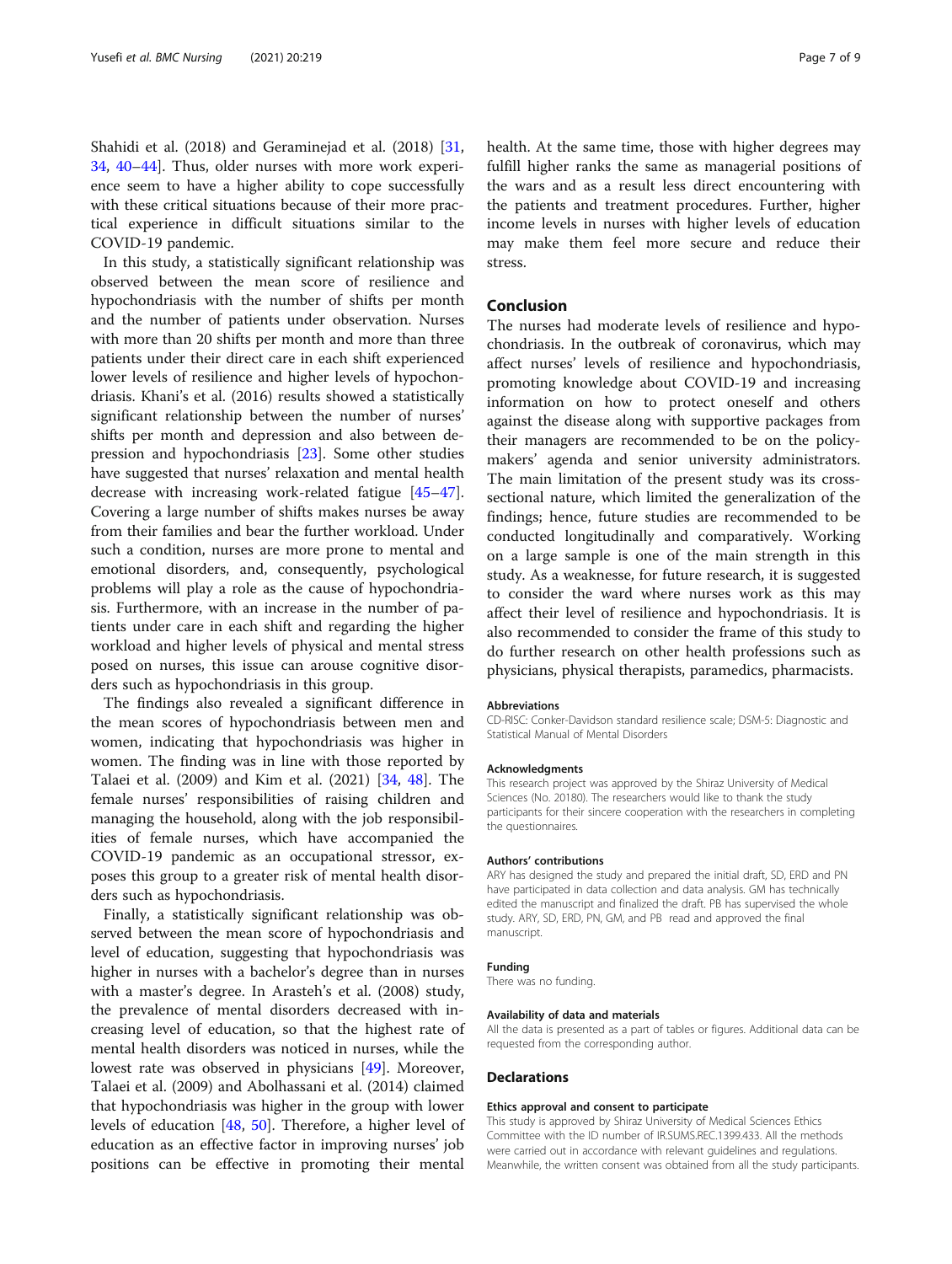#### <span id="page-7-0"></span>Consent for publication

Not applicable.

#### Competing interests

There was no competing interest.

#### Author details

<sup>1</sup>Department of Public Health, Healthcare Services Management, School of Health, Jiroft University of Medical Science, Jiroft, Iran. <sup>2</sup>Department of Public Health, Jiroft University of Medical Sciences, Jiroft, Iran. <sup>3</sup>Health in Disasters and Emergencies Research Center, Institute for Future Studies in Health, Kerman University of Medical Sciences, Kerman, Iran. <sup>4</sup>Healthcare Services Management, School of Management and Information Sciences, Iran University of Medical Sciences, Tehran, Iran. <sup>5</sup>Department of Pharmacoeconomics and Pharmacy Administration, School of Pharmacy, Shahid Beheshti University of Medical Sciences, Tehran, Iran. <sup>6</sup>Health Human Resources Research Center, School of Health Management and Information Sciences, Shiraz University of Medical Sciences, Shiraz, Iran.

#### Received: 28 June 2021 Accepted: 6 October 2021 Published online: 02 November 2021

#### References

- 1. Zhu H, Wei L, Niu P. The novel coronavirus outbreak in Wuhan, China. Glob Health Res Policy. 2020;5(1):1–3. [https://doi.org/10.1186/s41256-020-00135-6.](https://doi.org/10.1186/s41256-020-00135-6)
- 2. Zangrillo A, Beretta L, Silvani P, Colombo S, Scandroglio AM, Dell'Acqua A, et al. Fast reshaping of intensive care unit facilities in a large metropolitan hospital in Milan, Italy: facing the COVID-19 pandemic emergency. Crit Care Resusc. 2020;22(2):91–4. <https://doi.org/10.51893/2020.2.pov1>.
- 3. Rezabeigi-Davarani E, Bokaie S, Mashayekhi V, Sharifi L, Faryabi R, Alian Samakkhah S, et al. Epidemiological and clinical characteristics of COVID-19 patients studied by Jiroft University of Medical Sciences: southeast of Iran. J Adv Med Biomed Res. 2021;29(136):302–8. [https://doi.org/10.30699/jambs.2](https://doi.org/10.30699/jambs.29.136.302) [9.136.302.](https://doi.org/10.30699/jambs.29.136.302)
- 4. Stutz WE, Blaustein AR, Briggs CJ, Hoverman JT, Rohr JR, Johnson PT. Using multi-response models to investigate pathogen coinfections across scales: insights from emerging diseases of amphibians. Methods Ecol Evol. 2018; 9(4):1109–20. <https://doi.org/10.1111/2041-210X.12938>.
- 5. Pearman A, Hughes ML, Smith EL, Neupert SD. Mental health challenges of United States healthcare professionals during COVID-19. Front Psychol. 2020;11:2065. <https://doi.org/10.3389/fpsyg.2020.02065>.
- 6. Liberati E, Richards N, Willars J, Scott D, Boydell N, Parker J, et al. A qualitative study of experiences of NHS mental healthcare workers during the Covid-19 pandemic. BMC Psychiatry. 2021;21(1):1–12. [https://doi.org/1](https://doi.org/10.1186/s12888-021-03261-8) [0.1186/s12888-021-03261-8.](https://doi.org/10.1186/s12888-021-03261-8)
- 7. Crowe S, Howard AF, Vanderspank-Wright B, Gillis P, McLeod F, Penner C, et al. The effect of COVID-19 pandemic on the mental health of Canadian critical care nurses providing patient care during the early phase pandemic: a mixed method study. Intensive Crit Care Nurs. 2021;63:102999. [https://doi.](https://doi.org/10.1016/j.iccn.2020.102999) [org/10.1016/j.iccn.2020.102999.](https://doi.org/10.1016/j.iccn.2020.102999)
- 8. Fathi Ashtiani A, Rahnejat AM, Ahmadi Tahour Soltani M, Taghva A, Ebrahimi MR, Donyavi V, et al. Psychological consequences and interventions during the COVID-19 pandemic: narrative review. J Marine Med. 2020;2(1):1–11.
- 9. Luceño-Moreno L, Talavera-Velasco B, García-Albuerne Y, Martín-García J. Symptoms of posttraumatic stress, anxiety, depression, levels of resilience and burnout in Spanish health personnel during the COVID-19 pandemic. Int J Environ Res Public Health. 2020;17(15):5514. [https://doi.org/10.3390/](https://doi.org/10.3390/ijerph17155514) [ijerph17155514](https://doi.org/10.3390/ijerph17155514).
- 10. Waller MA. Resilience in ecosystemic context: evolution of the concept. Am J Orthop. 2001;71(3):290–7. <https://doi.org/10.1037/0002-9432.71.3.290>.
- 11. Zakeri H, Jowkar B, Razmjoee M. Parenting styles and resilience. Proc Soc Behav Sci. 2010;5:1067–70. [https://doi.org/10.1016/j.sbspro.2010.07.236.](https://doi.org/10.1016/j.sbspro.2010.07.236)
- 12. Khoshnazary S, Hosseini MA, Fallahi Khoshknab M, Bakhshi E. The effect of emotional intelligence (EI) training on Nurses' resiliency in Department of Psychiatry. Iranian J Psychiatric Nurs. 2016;3(12):28–37.
- 13. Mozafari MS, Shegefti NS, Samani S. The role of resilience mediation in the relationship between attachment dimensions and mental health. J Psychol Methods Models. 2011;2:165–82.
- 14. Connor KM, Davidson JRT. Development of new resilience scale. Depress Anxiety. 2003;18(2):76–82. <https://doi.org/10.1002/da.10113>.
- 15. Bonanno GA. Loss trauma and human resilience: have we underestimated the human capacity to thrive after extremely aversive events. Am Psychol. 2004;59(1):20–2. <https://doi.org/10.1037/0003-066X.59.1.20>.
- 16. Di Giuseppe M, Nepa G, Prout TA, Albertini F, Marcelli S, Orrù G, et al. Stress, burnout, and resilience among healthcare workers during the COVID-19 emergency: the role of defense mechanisms. Int J Environ Res Public Health. 2021;18(10):5258. [https://doi.org/10.3390/ijerph181052](https://doi.org/10.3390/ijerph18105258) [58.](https://doi.org/10.3390/ijerph18105258)
- 17. Jose S, Dhandapani M, Cyriac MC. Burnout and Resilience among Frontline Nurses during COVID-19 Pandemic: A Cross-sectional Study in the Emergency Department of a Tertiary Care Center, North India. Indian J Crit Care Med. 2020;24(11):1081.
- 18. Yörük S, Güler D. The relationship between psychological resilience, burnout, stress, and sociodemographic factors with depression in nurses and midwives during the COVID-19 pandemic: a cross-sectional study in Turkey. Perspect Psychiatric Care. 2021;57(1):390–8. [https://doi.org/10.1111/](https://doi.org/10.1111/ppc.12659) [ppc.12659.](https://doi.org/10.1111/ppc.12659)
- 19. McAllister M, McKinnon J. The importance of teaching and learning resilience in the health disciplines: a critical review of the literature. Nurse Educ Today. 2009;29(4):371–9. <https://doi.org/10.1016/j.nedt.2008.10.011>.
- 20. Warelow P, Edward KL. Caring as a resilient practice in mental health nursing. Int J Ment Health Nurs. 2007;16(2):132–5. [https://doi.org/10.1111/](https://doi.org/10.1111/j.1447-0349.2007.00456.x) [j.1447-0349.2007.00456.x](https://doi.org/10.1111/j.1447-0349.2007.00456.x).
- 21. Mousavi S. Investigating the relationship between work-family conflict and resilience with nurses self-compassion. Quarterly J Nurs Manage. 2019;8(3): 52–60.
- 22. Shojafard J, Poursadegh N, Shahrashub GH, Zangishe S. The relationship between burnout and resilience in medical emergency personnel in Tehran. J Rescue Relief. 2014;2(22):1–10.
- 23. Khani H, Ghodsi H, Nezhadnik H, Teymouri S, Ghodsi A. Depression and its relationship with hypochondriasis in nurses in Neyshabur. Iran J Mil Caring Sci. 2016;3(1):34–40. <https://doi.org/10.18869/acadpub.mcs.3.1.34>.
- 24. Looper KJ, Kirmayer LJ. Hypochondriacal concerns in a community population. Psychol Med. 2001;31(4):577–84. [https://doi.org/10.1017/S00332](https://doi.org/10.1017/S0033291701003737) [91701003737](https://doi.org/10.1017/S0033291701003737).
- 25. Barsky AJ, Wyshak G, Klerman GL, Latham KS. The prevalence of hypochondriasis in medical outpatients. Soc Psychiatry Psychiatr Epidemiol. 1990;25(2):89–94. [https://doi.org/10.1007/BF00794988.](https://doi.org/10.1007/BF00794988)
- 26. Ghasemnejad SM, Jaallalmanesh S, Rasady M, Mahmoudi M. Association study of anxiety and hypochondriasis in student of Islamic Azad University, Lahijan medical branch in 2008. Med Sci J Islamic Azad Univ. 2011;21(3): 222–6.
- 27. Akhavan M, Pourghane P, Karimi Z, Mohseni F. Frequency of hypochondria disorder in operating room personnel of educational hospitals of Guilan University of Medical Sciences. Shenakht J Psychol Psychiatry. 2019;6(3):83– 92. <https://doi.org/10.29252/shenakht.6.3.83>.
- 28. Islamic Republic of Iran Ministry of Health and Medical Education (MOHME); 2021. Available: [http://ird.behdasht.gov.ir.](http://ird.behdasht.gov.ir)
- 29. Keyhani M, Taghvaei D, Rajabi A, Amirpour B. Internal consistency and confirmatory factor analysis of the Connor-Davidson resilience scale (CD-RISC) among nursing female. Iranian J Med Educ. 2015;14(10):857–65.
- 30. Ou X, Chen Y, Liang Z, Wen S, Li S, Chen Y. Resilience of nurses in isolation wards during the COVID- 19 pandemic: a cross-sectional study. Psychol Health Med. 2021;26(1):98–106. [https://doi.org/10.1080/13548506.2020.1861312.](https://doi.org/10.1080/13548506.2020.1861312)
- 31. Afshari D, Nourollahi-Darabad M, Chinisaz N. Demographic predictors of resilience among nurses during the COVID-19 pandemic. Work. 2021;68(2): 297–303. [https://doi.org/10.3233/WOR-203376.](https://doi.org/10.3233/WOR-203376)
- 32. Roberts N, McAloney-Kocaman K, Lippiett K, Ray E, Welch L, Kelly C. Levels of resilience, anxiety and depression in nurses working in respiratory clinical areas during the COVID pandemic. Respir Med. 2021;176:106219. [https://doi.](https://doi.org/10.1016/j.rmed.2020.106219) [org/10.1016/j.rmed.2020.106219](https://doi.org/10.1016/j.rmed.2020.106219).
- 33. Cooper AL, Brown JA, Leslie GD. Nurse resilience for clinical practice: an integrative review. J Adv Nurs. 2021;77(6):2623–40. [https://doi.org/10.1111/ja](https://doi.org/10.1111/jan.14763) [n.14763.](https://doi.org/10.1111/jan.14763)
- 34. Kim SC, Quiban C, Sloan C, Montejano A. Predictors of poor mental health among nurses during COVID-19 pandemic. Nurs Open. 2021;8(2):900–7. <https://doi.org/10.1002/nop2.697>.
- 35. Mousavi SM, Sadeghian M, Abbasi M. Investigating the relationship between resilience and hypochondriasis due to coronavirus disease 2019 (COVID-19): a case study in an occupational environment. J Occup Hyg Eng. 2020;7(4):31–9.